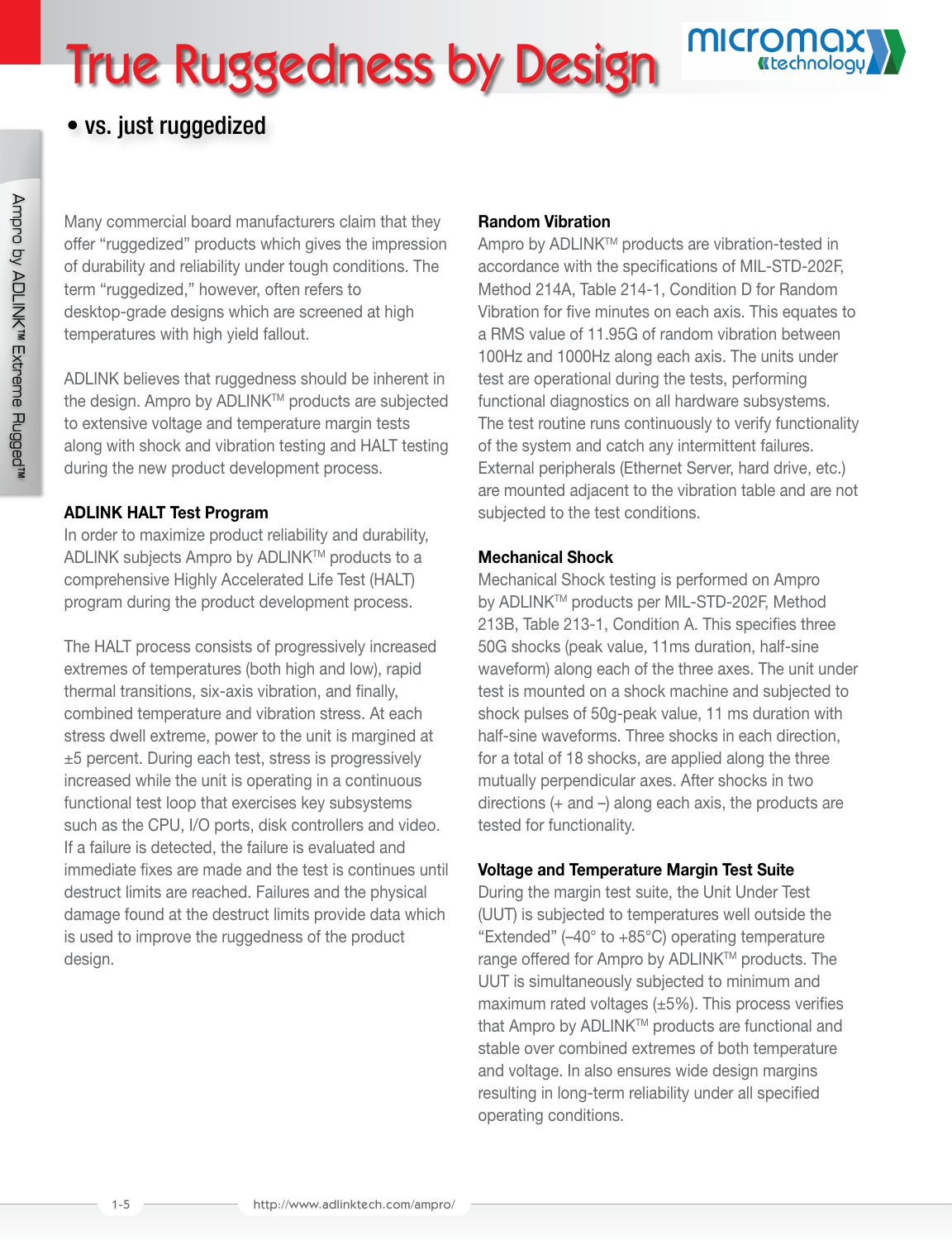# Extended Temperature Testing of Boards

# • Your assurance that Ampro by ADLINK<sup>™</sup> products will function in extreme temperatures

ADLINK provides optional Extended Temperature Testing to our customers for Ampro by ADLINK™ products. By testing each unit in production, the Extended Temperature Test verifies that all boards will operate at temperatures from –40° to +85°C or other ranges. ADLINK uses a leading-edge custom-designed modular card cage system in a state-of-the-art environmental chamber to test Ampro by ADLINK™ products over the entire extended temperature range. This leading edge design is fully automated and utilizes custom-designed test software.

## 100% ADLINK Quality

Each Ampro by ADLINK™ product is fully functionally tested during the entire range of extended temperature operation. Using the custom-designed application user interface, the board's test results are scanned into a database.

This data is used for internal quality assurance audits. Customers who require this level of detail may request summarized test results.

All boards are ramped to the specific temperature profile and soaked before power is applied. This ensures that the BIOS properly initializes all hardware and the boards are ready for diagnostic testing. This process distinguishes ADLINK from other companies that rely on a single power cycle while testing at extended temperatures. ADLINK identifies each board that passes testing with a label that indicates the boards fulfill ADLINK's stringent quality standards.



Extended Temperature Testing verifies that all boards will operate and function at temperatures from –40° to +85°C or other ranges.